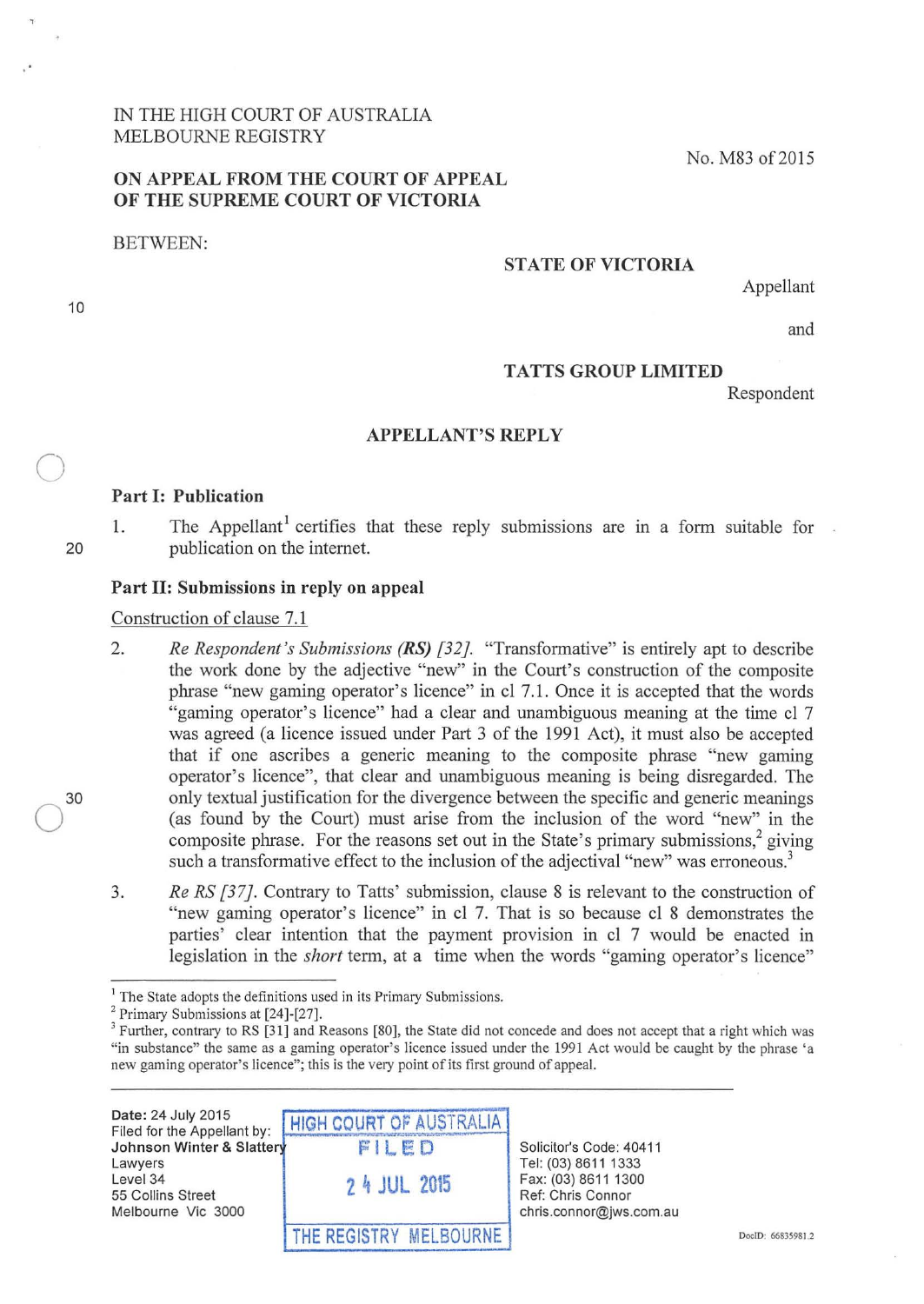had a clear and unambiguous meaning (namely, a licence issued under Part 3 of the 1991 Act). Consequently, contraty to the Court of Appeal's reasoning, cl 7 ought not have been construed upon the premise that it was only to have operative effect 17 years' hence.

4. *Re RS [38].* The Court found that *"the negotiations proceeded on the basis that the Trustees would receive a terminal payment* ... *equivalent to that which had been the subject of provision for a conditional terminal payout to Tabcorp*".<sup>4</sup> This fact was uncontested. Furthermore, Tabcorp's payment was doubtlessly conditional on the grant of the specific licences it held.<sup>3</sup> Thus, in circumstances where parity with Tabcorp was a key mutually known object of the negotiations, it is entirely appropriate (and indeed necessary) to construe cl 7 as making the terminal payment conditional on the fresh grant of the specific licence then held by the Trustees.<sup>6</sup>

From 1996 the Trustees' (and Tatts') terminal payment entitlement found only in legislation

- 5. *Re RS [40} [49}.* Tatts misapprehends the State's argument that, on the proper construction of the 1995 Agreement, cl 7 was extinguished upon the enactment of the 1996 Amendments. *First*, the State does not contend, as Tatts' submits, that the contractual and statutory rights were the "same" and "existed in parallel".<sup>7</sup> On the contraty, it is to avoid this very circumstance that the State says the Court ought to find that the parties' objective intention was that, *in the event* that legislation 20 contemplated by cl 8.1 was passed, the statute would become the sole repository of the terminal payment entitlement. *Secondly,* the State embraces the proposition that *"there could be no guarantee that any such legislation would be enacted'.<sup>8</sup>*This underpins the analogy between cl 8.1 and the first class of contract identified in *Masters v Cameron.* It is the State's case that had the 1996 Amendments not been passed, ell 3 and 7 would have continued to apply and govern the parties' relationship.<sup>9</sup> *Thirdly*, it is unclear on what basis Tatts submits that the applicability of *Bromley* on this question of construction is unaffected by the fact that, in that case, the statutory right pre-dated the contractual right.<sup>10</sup> *Fourthly*, it does not follow by reason of cl 3.1.4(a) and (c) having operation for the balance of the 1999 financial year that the parties 30 intended "that cl 7 should continue to apply" following the 1999 Amendments.<sup>11</sup> Rather, the alteration of the terms of cl 3 in no way detracts from the State's submission that the amendments made by the 1999 Agreement actually assume cl 3 had no work to do in parallel to the statute;<sup>12</sup> if it did, the amendments would have had to include a clause making provision for what was to occur post-30 June 1999.
	- 6. *Re RS [50}- [59].* The State's contention that the enactment of s 35A abrogated cl 7 was plainly dealt with by the Court of Appeal: the language used in [213] and [214] of the Reasons speaks in terms of abrogation ("impliedly abrogate", "eliminated" and

10

<sup>&</sup>lt;sup>4</sup> Reasons at [68].<br><sup>5</sup> See: State's submissions in Tabcorp appeal at [16].

<sup>&</sup>lt;sup>6</sup> The State does not "suggest" that s 21 and cl 7 are identical (cf, RS [38]). Rather, the State submits that the parties **intended to agree a payment provision which accorded the Trustees substantively the same rights on expiry of their licence as those bestowed on Tabcorp. In its submissions, Tatts appears to contend that the "Trustees separately negotiated" cl 7 to be different to, and broader than, the terms of s 21. This submission is antithetical to the**  uncontested primary purpose of the 1995 Agreement, positively relied upon by Tatts and reflected in the express terms of the contract.<br>
<sup>7</sup> RS at [47].<br>
<sup>8</sup> RS at [41].<br>
<sup>9</sup> See: Primary Submissions at [43], footnote 78.<br>
<sup>10</sup> RS at [48].<br>
<sup>11</sup> RS at [49].<br>
<sup>12</sup> Primary submissions at [46(c)], footnote 93.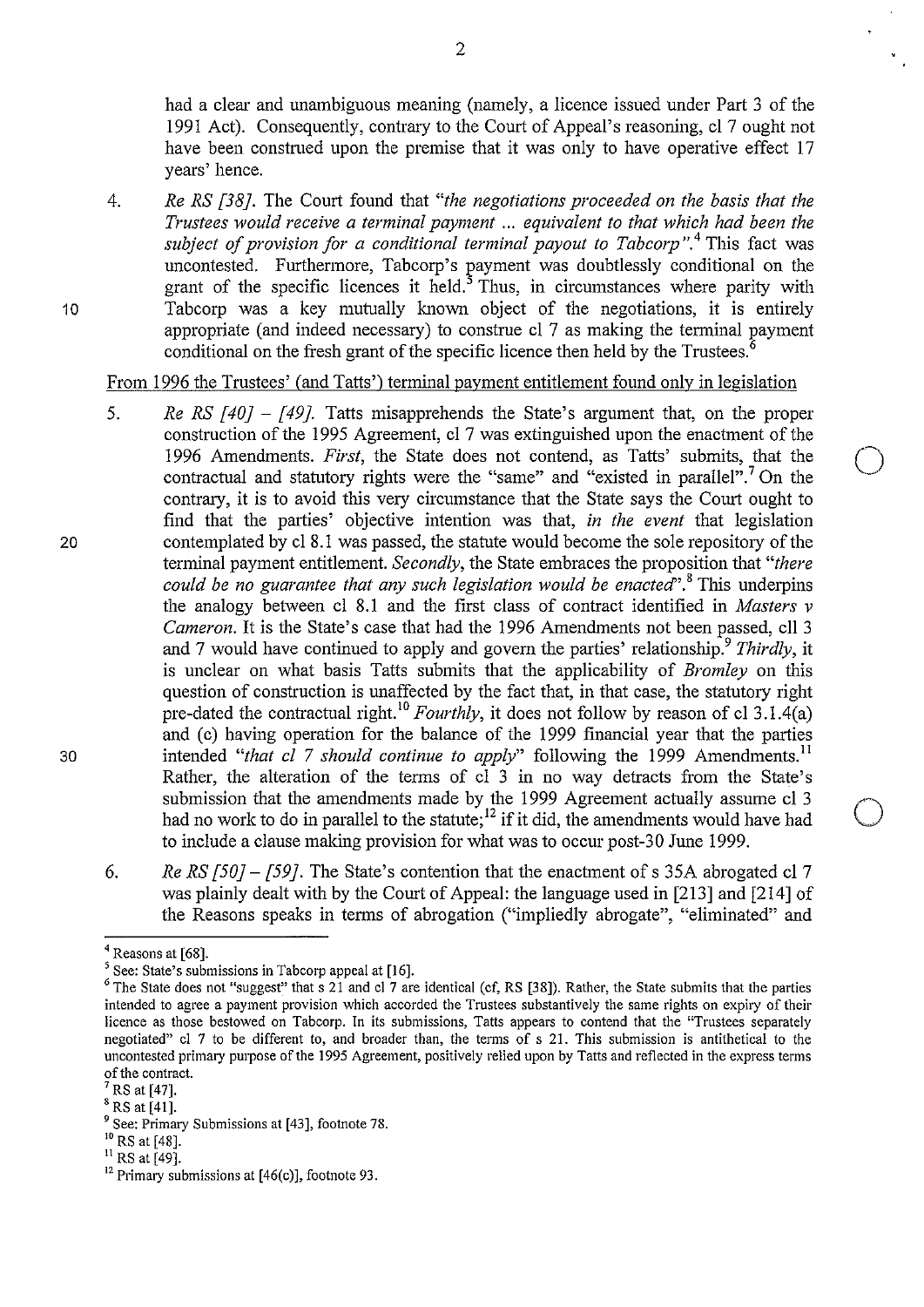"destruction") rather than construction.<sup>13</sup> While Tatts submits that the contractual and statutory rights are "not identical",<sup>14</sup> it does not go so far as to contend that cl 7 and s 35A embodied *fundamentally* different rights or concerned different subject matter. The fact that the same fundamental right to a terminal payment exists in both statute and contract distinguishes the present facts from those in *Bromley,* 15 where Mason P found the contractual clause was left plenty of independent work to do by the statute. Tatts is silent on what work cl 7 continued to do *independently* of s 35A following the latter's enactment; which is understandable given that it elsewhere contends that the State could perform both obligations by the satisfaction of either one.<sup>16</sup> Where the subsequent enactment deals with a right of precisely the *same character* as the right previously secured by contract, as occurred here, the contractual right may be impliedly abrogated. While in *Bromley* Mason P referred to valuable contractual rights not being destroyed without compensation unless "the legislation is expressed in unequivocal terms",<sup>17</sup> his Honour also drew attention to the distinction between extinguishment of subsisting rights by necessary statutory implication and by express legislative provision, quoting Gummow J in *Wik Peoples v Queensland: <sup>18</sup>*

"[Implied abrogation] requires a comparison between the legal nature and incidents of the existing right and of the statutory right. The question is whether the respective incidents are such that the existing right cannot be exercised without abrogating the statutory right. If it cannot, then by necessary implication, the statute extinguishes the right."

7. The genesis, text and context of the antecedent contractual right (cl 7) and the thereafter-enacted statutory version of the same substantive entitlement (s 35A) irresistibly point to the conclusion that the former was discharged by agreement of the parties upon the happening of the latter event as contemplated by cl 8 of their contract, or, necessarily, that it was impliedly abrogated by its statutory replacement.

## **Part Ill: Submissions on notice of contention**

- 8. The Court of Appeal's finding that the phrase "gaming operator's licence" in s 3.4.33(1)(b) must be construed in accordance with the definition of that phrase in s 1.3 *(viz,* a licence granted under Division 3 of Part 4 of Chapter 3 of the Act) is, with respect, correct. There is no justification for construing the phrase other than in accordance with this defined meaning and the Court of Appeal properly rejected Tatts' contention that, despite the definition, "gaming operator's licence" in s 3.4.33(1)(b) bore a generic meaning.<sup>19</sup>
- 9. The premise of Tatts' argument is that the words "gaming operator's licence" bore a generic meaning when s 35A (the predecessor to s 3.4.33) was introduced into the 1991 Act in 1996, and that that generic meaning was not lost upon the enactment of the Act in  $2003$ <sup>20</sup> However, the premise is wrong and the argument cannot, therefore, clear the first hurdle. In this regard, immediately prior to the introduction of s 35A, s 3(1) of the 1991 Act provided, relevantly:

- 
- 

30

 $\bigcirc$ 

10

 $\bigcirc$ 

20

<sup>&</sup>lt;sup>13</sup> Cf: Reasons at [210] – [212].<br><sup>14</sup> The rights are only different in substance if one accepts the erroneous conclusion of the Court of Appeal (which is also contested by Tatts' notice of contention) that one entitlement (s 3.4.33) was specific, while the other entitlement (cl 7) was generic.<br><sup>15</sup> Where the rights were fundamentally different. See Primary Submissions at [4

<sup>&</sup>lt;sup>16</sup> RS at [46] and [55].<br><sup>17</sup> Reasons at [214]; *Bromley* at 391 [44], citing *Commonwealth v Hazeldell Ltd* (1918) 25 CLR 552, 563.<br><sup>18</sup> (1996) 187 CLR 1 at 185.<br><sup>19</sup> Cf RS at [83].<br><sup>20</sup> RS at [72] and [73].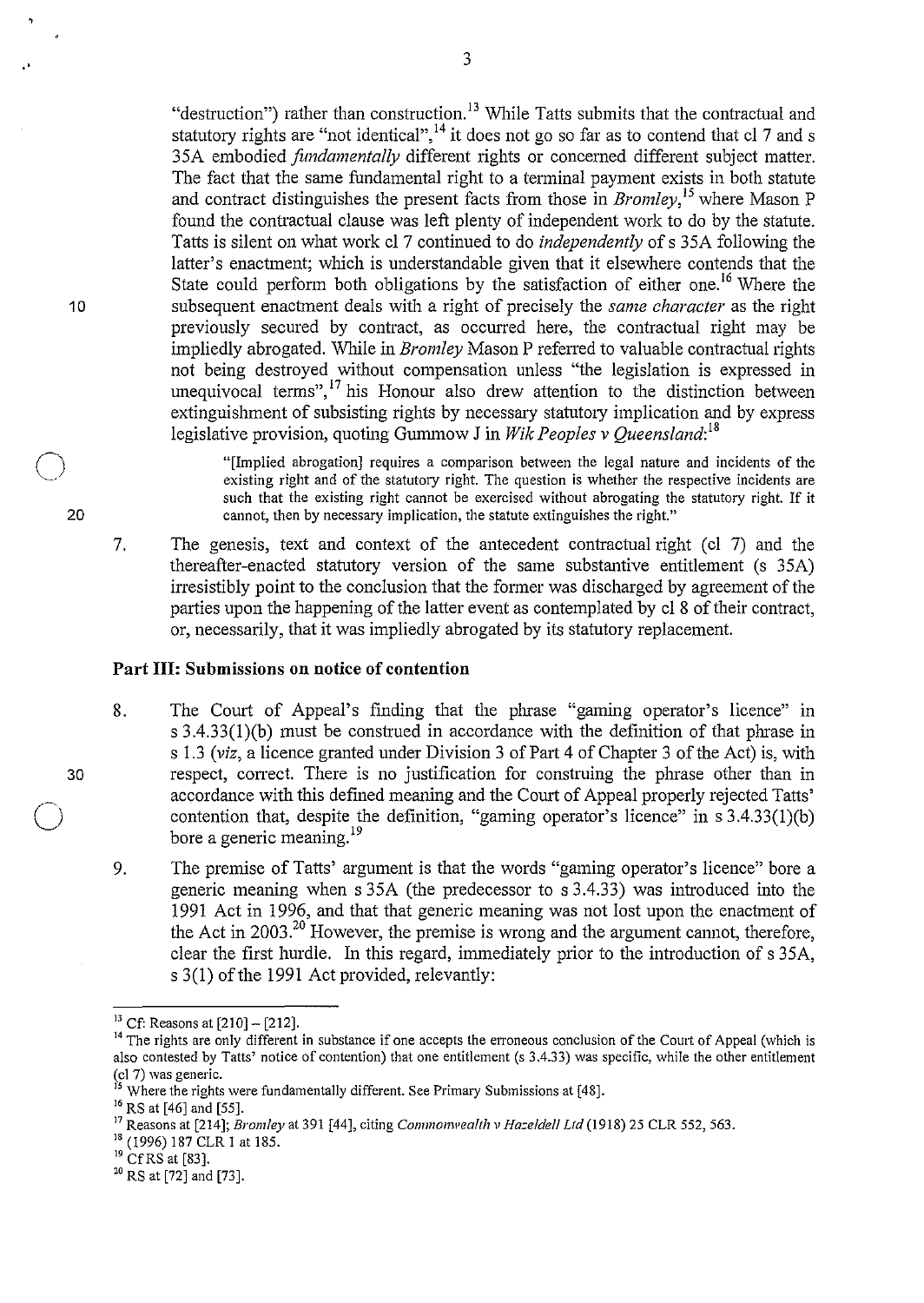**'gaming operator' means-**

- (a) the holder of a gaming operator's licence *under Part 3 ..* <sup>21</sup>
- 10. At this time, as the Court of Appeal held,<sup>22</sup> "gaming operator's licence" had a clear and specific meaning under the 1991 Act; it was a gaming operator's licence issued under Part 3 of the Act.<sup>23</sup> Specifically, it was the licence issued under ss 33 and 34, in Division 3 of Part 3 of the 1991 Act (headed "Gaming Operator's Licence"<sup>24</sup>), which conferred the authority set out in s  $14$  ("... a gaming operator's licence authorises the licensee  $\ldots$ "). When s 35A was introduced into the legislation in 1996,<sup>25</sup> providing for a terminal payment where "a gaming operator's licence ... expires" and "the Authority grants a gaming operator's licence to a person other than the former licensee", it was this clear, specific meaning which was picked up.
- II. Thereafter, in 2003, the Act was passed which, as Tatts points out, was merely consolidating legislation.<sup>26</sup> Section  $35A$  was re-enacted as s 3.4.33 of the Act, in Division 3 of Part 4 of Chapter 3 (headed "Gaming Operator's Licence"). No material change was made to its terms. Only one licence styled as a "gaming operator's licence" was provided for by, or referenced in, the legislation. Text and context still, therefore, required the term "gaming operator's licence" to be given its specific meaning, rather than a 'generic' one. This was put beyond doubt by the inclusion, in the Act, of the following definition in s 1.3:

20

30

10

**"gaming operator's licence" means a licence granted under Division 3 of Part 4 of Chapter**   $3^{27}$ 

 $\bigcirc$ 

 $\bigcirc$ 

12. This definition made it impossible to give the term "gaming operator's licence" in s 3.4.33 a meaning other than "a licence granted under Division 3 of Part 4 of Chapter  $3"$  – the same, singular meaning it bore when deployed in other sections of Division  $3^{28}$  and, indeed, all other provisions of Chapter 3 and the Act generally.<sup>29</sup> None of the arguments advanced by Tatts for ignoring the plain meaning and effect of the definition in s 1.3 have any substance. For example, the submission that s 3.4.33 was superfluous *by reason of* the definition in s 1.3 is misconceived: the provision stood, prior to the 2009 amendments, to be engaged by the grant of a licence under Division 3 of Part 4 of Chapter 3. In the event a licence did not issue under that Division, s 3.4.33 would not be "superfluous" or "void".<sup>30</sup> Similarly, Tatts' assertion that applying the definition ins 1.3 means that s 3.4.33 does "not appropriately work" confuses 'inefficacy' with a result other than one desired by Tatts.<sup>31</sup>

<sup>&</sup>lt;sup>21</sup> Emphasis added.<br><sup>22</sup> Reasons at [151].

<sup>&</sup>lt;sup>23</sup> See, further, the State's primary submissions at [24], regarding the extent to which "gaming operator's licence" was deployed throughout the 1991 Act and other legislation with its specific meaning of a licence granted to a gaming operator under Part 3 of the 1991 Act.

According to s 36(1) of the *Interpretation of Legislation Act* 1984 (Vic) as in force in 1995 and 1996, headings to **Parts, Divisions or Subdivisions into which an Act is divided form patt of the Act.** 

<sup>&</sup>lt;sup>25</sup> Via the *Gaming Acts (Amendment) Act* 1996, which also amended s 33 so that it provided that "the Trustees or any other person may apply to the Authority for a gaming operator's licence".<br><sup>26</sup> RS at [73].

<sup>&</sup>lt;sup>27</sup> The complementary definition of "gaming operator" (meaning "the holder of a gaming operator's licence", as defined) was also retained in s 1.3.<br><sup>28</sup> *Viz*, ss 3.4.3, 3.4.29, 3.4.31, 3.4.32. See Reasons at [51].

<sup>&</sup>lt;sup>29</sup> Tatts has not pointed to any other provision of the legislation where the term "gaming operator's licence" could or should be accorded a 'generic' meaning.<br><sup>30</sup> Cf RS at [80].

<sup>&</sup>lt;sup>31</sup> Section 3.4.33 always contained a *conditional* payment entitlement. The State's construction of ss 1.3 and 3.4.3 (next discussed), which was accepted by the Court of Appeal, involves no redundancy or superfluity of the kind referred to in *Project Blue Sky Inc v Australian Broadcasting Authority* (1998) 194 CLR 355 at 382 (cf RS [80]).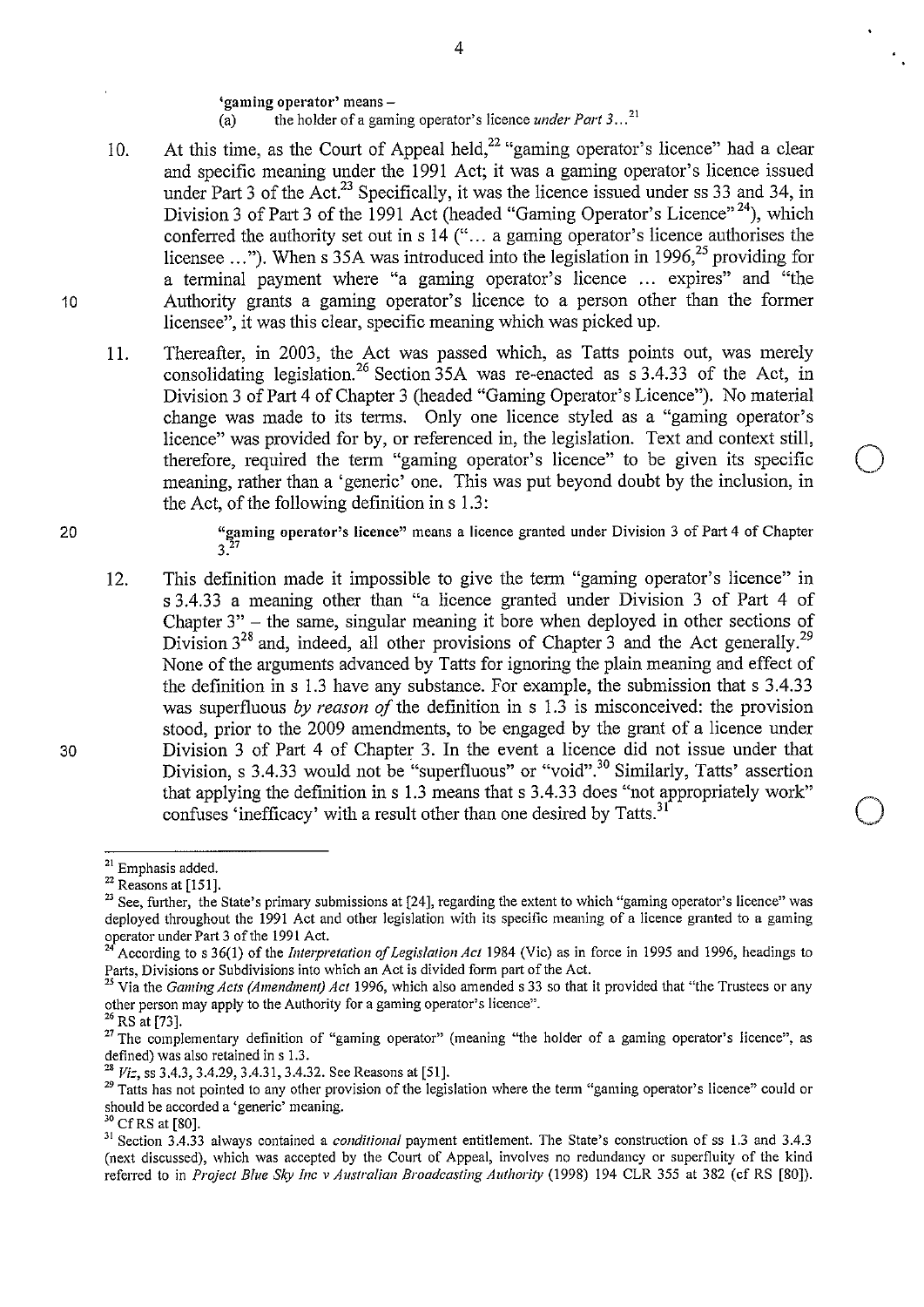13. The Court of Appeal held that s 3.4.3, in conjunction with s 1.3, deprived the entitlement to payment under s 3.4.33 of any ongoing utility.<sup>32</sup> Section 3.4.3 provided:

> This Part applies only with respect to the gaming operator's licence that was issued on 14 April 1992 and does not authorise the grant of any further gaming operator's licence.

- 14. The evident purpose and effect of this provision was - like its counterpart in Chapter  $4^{33}$  – to deprive certain sections in Part 4 of Chapter 3 of any further operation, with immediate effect,  $34$  and to establish a 'sunset' date on the operation of others, corresponding with the expiry of Tatts' gaming operator's licence.<sup>35</sup> Relevantly for present purposes, it had the effect of eliminating the possibility of any further gaming operator's licences being issued, thereby ensuring that the precondition to the payment entitlement under s 3.4.33 (the issue of a licence under Division 3 of Part 4 of Chapter 3) could not be satisfied.
- 15. Tatts' attempt to differentiate the use of "gaming operator's licence" in s 3.4.3 (its defined, specific sense) from its use in s 3.4.33 (its purported 'generic' sense) cannot be accepted.<sup>36</sup> The Court of Appeal's finding that the expression "inescapably" has the same meaning in s 3.4.33(1)(b) as it does in ss 3.4.29, 3.4.31, 3.4.32, 3.4.33(1)(a) and, in s 3.4.3 itself *(viz, as defined in s 1.3)* is, with respect, undoubtedly correct.<sup>37</sup> Tatts' submissions about the so-called different functions of ss 3 .4.3 and 3 .4.33 do not offer any cogent basis for applying the definition in s 1.3 to s 3.4.3 but not to s  $3.4.33^{38}$
- 20 16. Finally, Tatts' submission that *"s 3.4.33 was deliberately retained by Parliament"<sup>39</sup>* ignores the full context and effect of the 2009 Amendments. There are a number of provisions in the Part which became inoperative on the introduction of the new regime<sup>40</sup> and Parliament elected not to repeal *any* of them expressly via a piecemeal repeal process as particular sections exhausted their potential operation but, rather, to use the legislative technique embodied in s 3 .4.3 and the introduction of a wholly separate Part in Chapter 3 in order to ring-fence the expiring provisions.

**Dated:** 24 July 2015

..

10

 $\bigcirc$ 

30

 $\bigcirc$ 

Wendy Harris Tel: (03) 9225 7719 Fax: (03) 9225 8808 Email: harriswa@vicbar.com.au **Counsel for the Appellant** 

Robert Craig Tel: (03) 9225 8410 Fax: (03) 9225 7728 Email: rcraig@vicbar.com.au

Kane Loxley Tel: (03) 9640 3217 Fax: (03) 9640 3103 Email: kane.loxley@vicbar.com.au

**Section 3.4.33 is, following the 2009 amendments, no more redundant or superfluous than those other provisions of**  Part 4 which are undeniably deprived of practical operation by s 3.4.3.<br><sup>32</sup> Reasons at [52].<br><sup>33</sup> Section 4.3.4A, addressed in the State's submissions in *Tabcorp Holdings Limited v State of Victoria* at [25]&ff.<br><sup>34</sup> Fo

**continuing operation until expiry ofTatts' gaming operator's licence.**